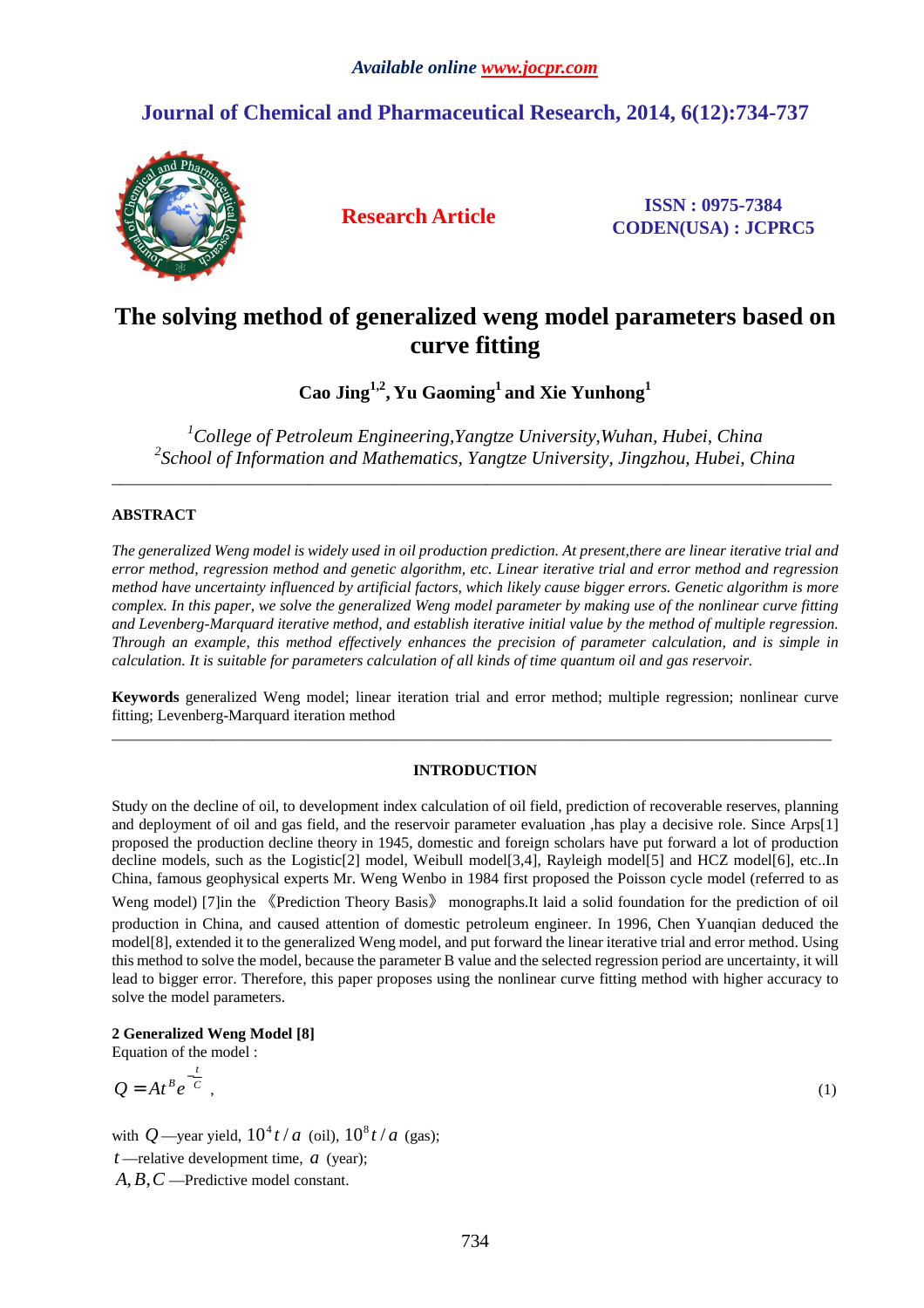#### **3 Nonlinear Curve Fitting**

Assuming there are experimental data  $(x_i, y_i)$   $(i = 1, 2, ..., n)$ , we search function  $f(x)$  which

makes the squares sum of the deviation of function value in the point  $x_i$  ( $i = 1, 2, ..., n$ ) and the observed data minimize. Also is to search function  $f(x)$  ,it makes  $\sum_{n=1}^{\infty}$ − *n*  $f(x_i) - y_i$  $(f(x_i) - y_i)^2$  minimize.

*\_\_\_\_\_\_\_\_\_\_\_\_\_\_\_\_\_\_\_\_\_\_\_\_\_\_\_\_\_\_\_\_\_\_\_\_\_\_\_\_\_\_\_\_\_\_\_\_\_\_\_\_\_\_\_\_\_\_\_\_\_\_\_\_\_\_\_\_\_\_\_\_\_\_\_\_\_\_*

Making use of nonlinear curve fitting to solve the generalized Weng model parameters, the function  $f(x)$  equal to Eq. 1:

=

1

*i*

$$
f(t) = Q(t) = At^B e^{-\frac{t}{C}}.
$$
\n
$$
(2)
$$

Then wo look for the optimal estimation  $\hat{A}, \hat{B}, \hat{C}$  of the parameters  $A, B, C$ , it may make the following objective function minimize:

$$
F(X) = \sum_{t=1}^{n} g_t^2(X) = \sum_{t=1}^{n} (Q(t) - q_t)^2,
$$
\n(3)

With  $X = [A, B, C]^T, q_t$  is the actual yield of annual oil, t is the relative development time. This is a nonlinear multivariable optimization problem, wo commonly use Newton iterative method for solving. The iterative formula of the Newton iterative method for [9]:

$$
X^{(k+1)} = X^{(k)} - \nabla^2 F^{-1}(X^{(k)}) \nabla F(X^{(k)}).
$$
\n(4)

In the formula:  $X^{(k)}$  is the current approximate point of optimal solution;  $X^{(k+1)}$  is the following approximate point of optimal solution;  $\nabla F(X^{(k)})$  is the gradient of  $F(X)$  in the point  $X^{(k)}$ ;

### $\nabla^2 F(X^k)$  is the Hesse matrix.

The Hesse matrix calculation is relatively complex,we may make use of the first derivative replacing the second derivative, make  $G(X) = [g_1(X), g_2(X),..., g_n(X)]^T$ , can get the iterative formula of Gauss-Newton [9]:

$$
X^{(k+1)} = X^{(k)} - [J(X^{(k)})^T J(X^{(k)})]^{-1} J(X^{(k)})^T G(X^{(k)}), \qquad (5)
$$

with  $J(X)$  is Jacobian matrix of  $G(X)$  in the point  $X^{(k)}$ .

In the Gauss-Newton iterative method, matrix  $J(X)^T J(X)$  is sometimes ill conditioned (singular or near singular), then finding inverse matrix is difficult, even not to come out;In addition, sometimes the search direction  $p^{(k)} = -J(X^{(k)})^T G(X^{(k)})$  in the formula and gradient  $\nabla F(X^{(k)})$  of the point  $X^{(k)}$  are near orthogonal ,then it can result in slow progress or false convergence. So,in this paper ,we adopts Levenberg-Marquard [9] iterative method. The iterative formula for concrete:

$$
X^{(k+1)} = X^{(k)} - [J(X^{(k)})^T J(X^{(k)}) + \lambda_k I]^{-1} J(X^{(k)}) G(X^{(k)}), \qquad (6)
$$

with *I* is the unit matrix;  $\lambda_k$  is a positive real number, controls the direction of search.

Levenberg-Marquard algorithm is sensitive to the initial value of parameters, and initial value determines the accuracy of the estimated parameters. The Binary regression method for solving the generalized Weng model is put forward in the [10]. Disadvantages of this method is the regression period selected in three-dimensional space.So,if evaluators have different observation angles, the data length observed good linear relationship is different.The human factors will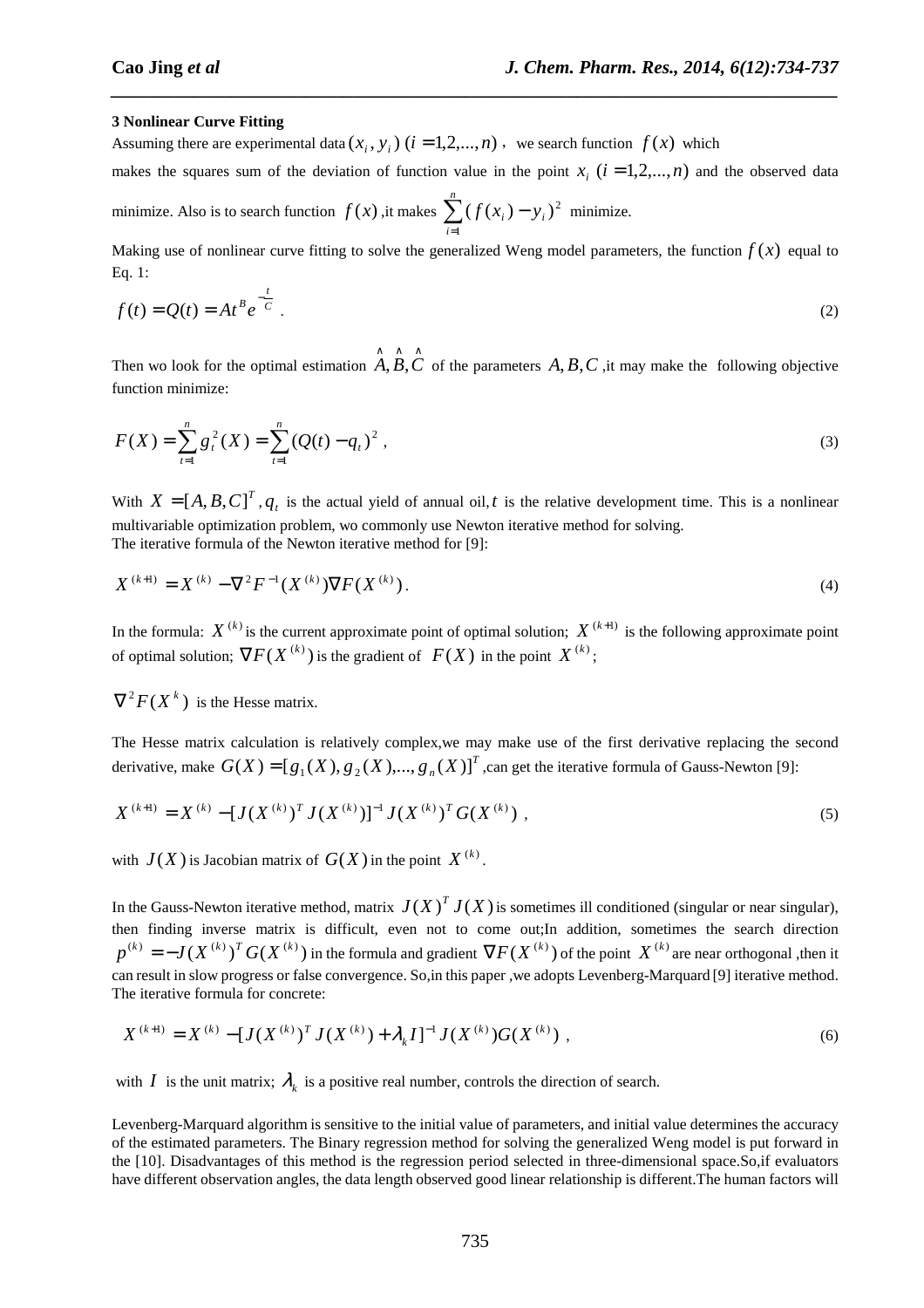impact on the precision of the results. In this paper, all the data is regressed using the binary regression method .Although the approximate value of parameters obtained has more poor accuracy, it is better than arbitrary value as the initial value of the Levenberg-Marquard algorithm.

*\_\_\_\_\_\_\_\_\_\_\_\_\_\_\_\_\_\_\_\_\_\_\_\_\_\_\_\_\_\_\_\_\_\_\_\_\_\_\_\_\_\_\_\_\_\_\_\_\_\_\_\_\_\_\_\_\_\_\_\_\_\_\_\_\_\_\_\_\_\_\_\_\_\_\_\_\_\_*

### **4 Application Examples**

#### Example 1

Select example in literature [11]. Romanshkinian oil fields is one of the large oil fields of the former Soviet Union, in 1952 put into development. In the table 1,the actual oil production is oil production data of this oil field from 1952 to 1979.

| Year | Time           | Actual        | Prediction Relative       |      |       | Year Time Actual |    |      | Prediction Relative             |              |
|------|----------------|---------------|---------------------------|------|-------|------------------|----|------|---------------------------------|--------------|
|      | [a]            | [ $10^4$ t/al | Genetic L-M<br>$error/\%$ |      | `a1   |                  |    |      | $10^4$ t/al Genetic L-M error/% |              |
| 1952 | 1              | 200           | 25                        | 27   | 86.5  | 1966             | 15 | 6800 | 6988                            | 6967 2.45    |
| 1953 | $\overline{c}$ | 300           | 147                       | 157  | 47.66 | 1967             | 16 | 7000 | 7321                            | 7296<br>4.22 |
| 1954 | 3              | 500           | 395                       | 414  | 17.2  | 1968             | 17 | 7600 | 7587                            | 7561<br>0.51 |
| 1955 | $\overline{4}$ | 1000          | 769                       | 795  | 20.5  | 1969             | 18 | 7900 | 7787                            | 7762<br>1.74 |
| 1956 | 5              | 1400          | 1250                      | 1281 | 8.5   | 1970             | 19 | 8150 | 7925                            | 7901<br>3.05 |
| 1957 | 6              | 1900          | 1814                      | 1847 | 2.78  | 1971             | 20 | 8000 | 8003                            | 7983 0.21    |
| 1958 | $\tau$         | 2400          | 2437                      | 2468 | 2.83  | 1972             | 21 | 8000 | 8027                            | 8011<br>0.13 |
| 1959 | 8              | 3050          | 3091                      | 3117 | 2.19  | 1973             | 22 | 8000 | 8000                            | 7989<br>0.13 |
| 1960 | 9              | 3800          | 3753                      | 3773 | 0.71  | 1974             | 23 | 8000 | 7927                            | 7923<br>0.96 |
| 1961 | 10             | 4400          | 4402                      | 4415 | 0.34  | 1975             | 24 | 8000 | 7814                            | 7817<br>2.28 |
| 1962 | 11             | 5000          | 5022                      | 5027 | 0.54  | 1976             | 25 | 7775 | 7666                            | 2.03<br>7677 |
| 1963 | 12             | 5600          | 5600                      | 5597 | 0.05  | 1977             | 26 | 7500 | 7487                            | 7506<br>0.08 |
| 1964 | 13             | 6040          | 6124                      | 6114 | 1.22  | 1978             | 27 | 7230 | 7282                            | 7309<br>1.09 |
| 1965 | 14             | 6600          | 6588                      | 6572 | 0.42  | 1979             | 28 | 6800 | 7056                            | 7091<br>4.27 |

**Table 1 Romanshkinian Oil Fields Production Data** 

Using genetic algorithm to solve the model parameters in literature [11]. In this paper, we firstly make use of the binary regression methodt in reference [10] for all data to get the approximate parameters value as the initial value of iteration method:  $A_0 = 127.75$ ,  $B_0 = 1.78$ ,  $C_0 = 16.07$ . The above initial values are brought into Levenberg-Marquard iterative method, and through programming to calculate approximate three parameter value. Fitting results are shown in table 1 and table 2.By comparison, using this method, in addition to the relative error of initial 5 data points are large, the relative error of the rest each point is controlled within 5%, and the residual squares sum than genetic algorithm is smaller, simpler calculation. The solution developed in the paper is more precise, and simpler and easier for calculation.

|  | Table 2 Comparison of Genetic and L-M Results |
|--|-----------------------------------------------|
|--|-----------------------------------------------|

| Parameters                          | Genetic L-M  |        |
|-------------------------------------|--------------|--------|
| А                                   | 28.003       | 30.846 |
| B                                   | 2.771 2.7162 |        |
| €                                   | 7.559 7.7494 |        |
| Residuals squared sum 484164 472416 |              |        |

#### **CONCLUSION**

In this paper, we solve the parameters of the generalized Weng model by using nonlinear curve fitting and Levenberg-Marquard iterative method,and determine the initial value of iteration by using binary regression method. After example validating, the method effectively improves the precision of parameter calculation, reduces man-made factors, and the calculation is simple. This method is suitable for the model parameters of oil gas reservoir of various time periods.

### **Acknowledgements**

I am very grateful for the advice and guidance of my tutor Professor Yu Gaoming during writing this article, and thank my classmates to help me.

#### **REFERENCES**

[1] Arps J J.*Trans.AIME*.**1945**,160,228-247.

[2] Chen Yuanqian;Hu Jianguo;Zhang Dongjie. Xinjiang *Petroleum Geology*,**1996**,17(2),150-155.